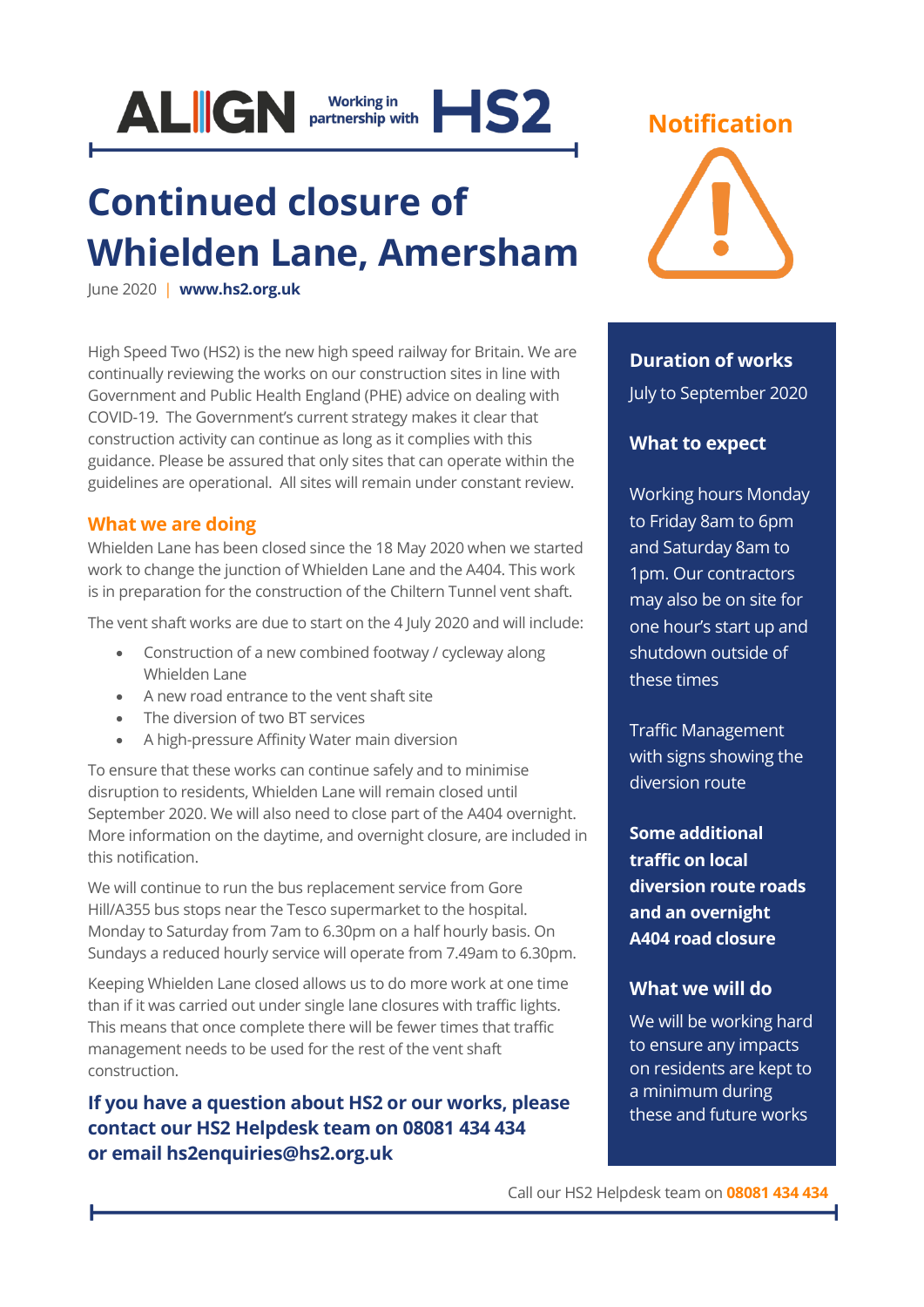# **Continued closure of Whielden Lane, Amersham**

#### **Notification**



#### **www.hs2.org.uk**

#### **How this may impact you**

Whielden Lane will remain closed for through traffic from the 4 July to 30 September 2020. The closure is shown on the map below. A sign-posted diversion for traffic is currently in place along Whielden Street, along The Broadway, Gore Hill to the A413 and A404. Access to the hospital will be maintained along Whielden Street from The Broadway and Amersham Old Town.

Pedestrian / cycle way access will be maintained via the existing path that crosses the vent shaft site. This path links the A404 near to the crematorium entrance and Whielden Street, near to the hospital entrance and A413 bypass overbridge. We are building a permanent replacement for the path along Whielden Street. The current path will not be closed until the new path is ready.

Access for emergency services and the crematorium will be provided at all times along the A404.

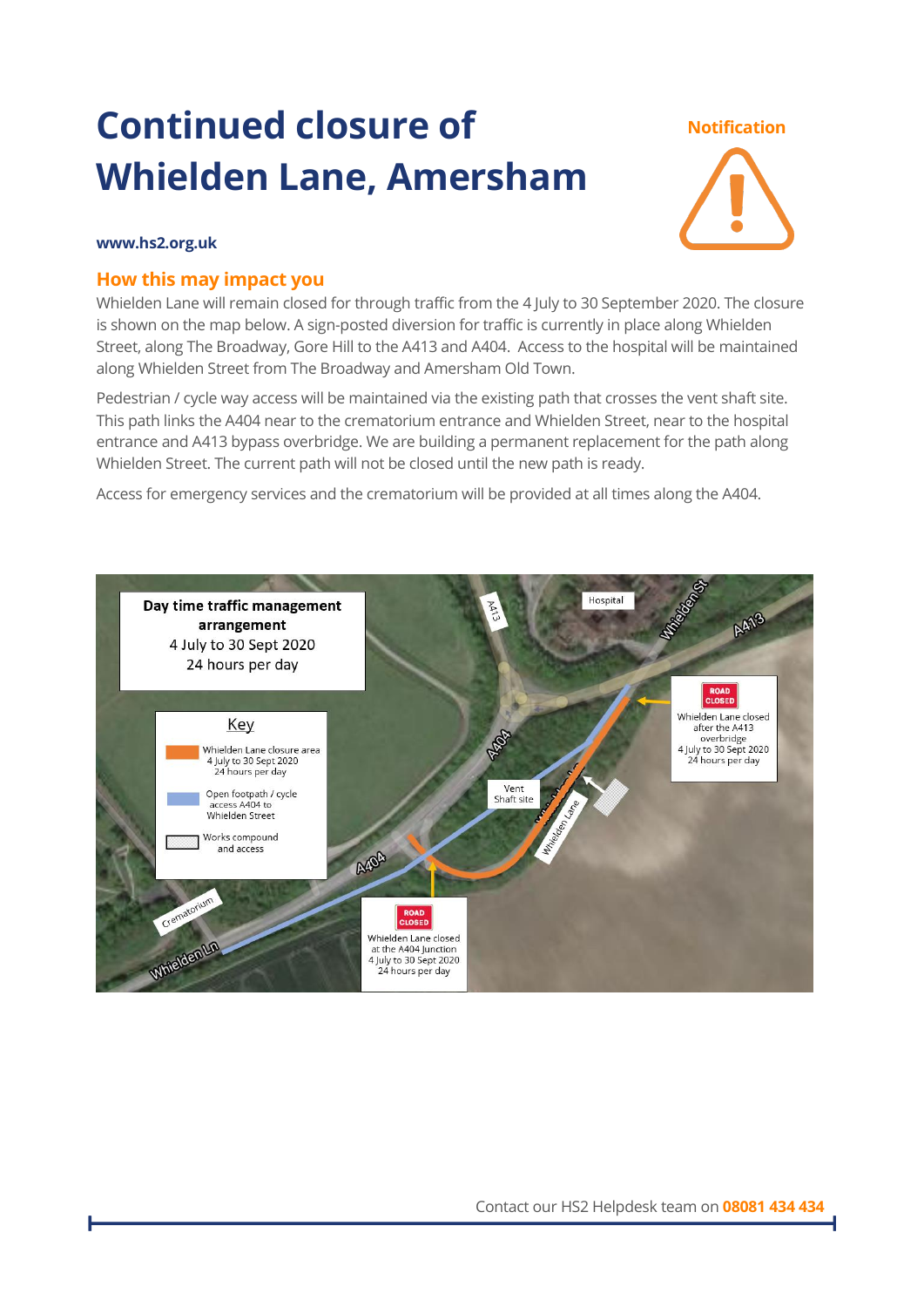# **Continued closure of Whielden Lane, Amersham**

#### **Notification**



#### **www.hs2.org.uk**

#### **Overnight closure of the A404**

Ahead of our works for the vent shaft we need to install a temporary safety barrier along the A404. This will be done at night to reduce disruption to the A404. At the same time the newly installed traffic lights at the junction of the A404 and Whielden Lane will be completed. These will then be covered over until Whielden Lane re-opens.

We will need to close the A404 overnight for these works to take place. The diversion route will be the same used for the recent junction works as shown in the on the map below. The works will take place between 9pm and 5am.

The closure dates, expected later in July, will be pre-advertised on the digital road signs in the area and also on the HS2 local community website. You can sign up for regular updates at [www.hs2inbucksandox.co.uk](http://www.hs2inbucksandox.co.uk/)

We have kept the emergency services informed of these works and during the night works emergency service access will be provided at all times along the A404. The crematorium will also be provided with access at all times along the A404.